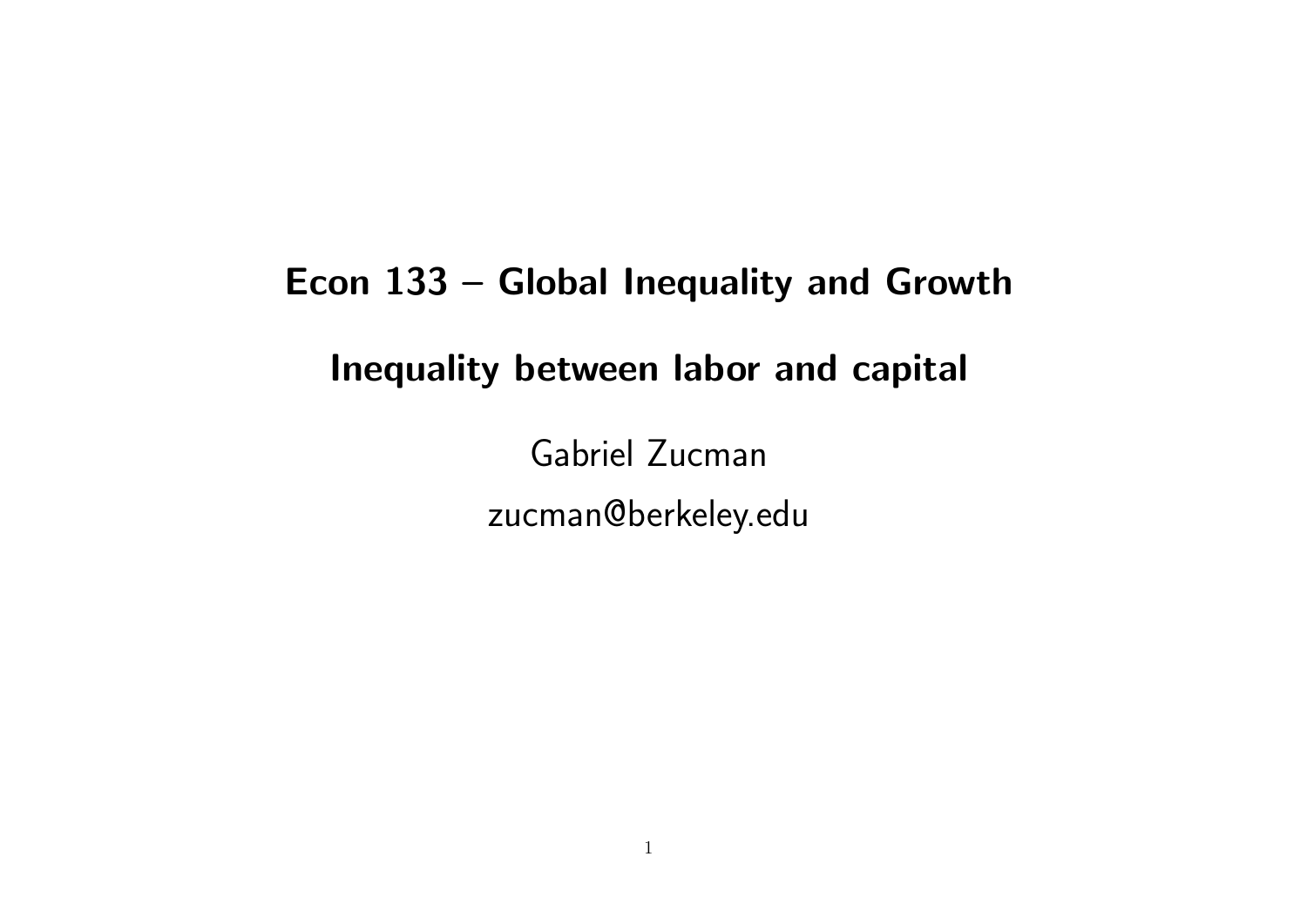#### In the last lecture we saw that:

- The capital share  $\alpha = r \cdot \beta$
- The long-run wealth-income ratio  $\beta \rightarrow s/g$

#### In this lecture we ask:

- If  $\beta$  rises, does this automatically imply that  $\alpha$  will rise?
- More generally, what are the forces that determine  $\alpha$ ?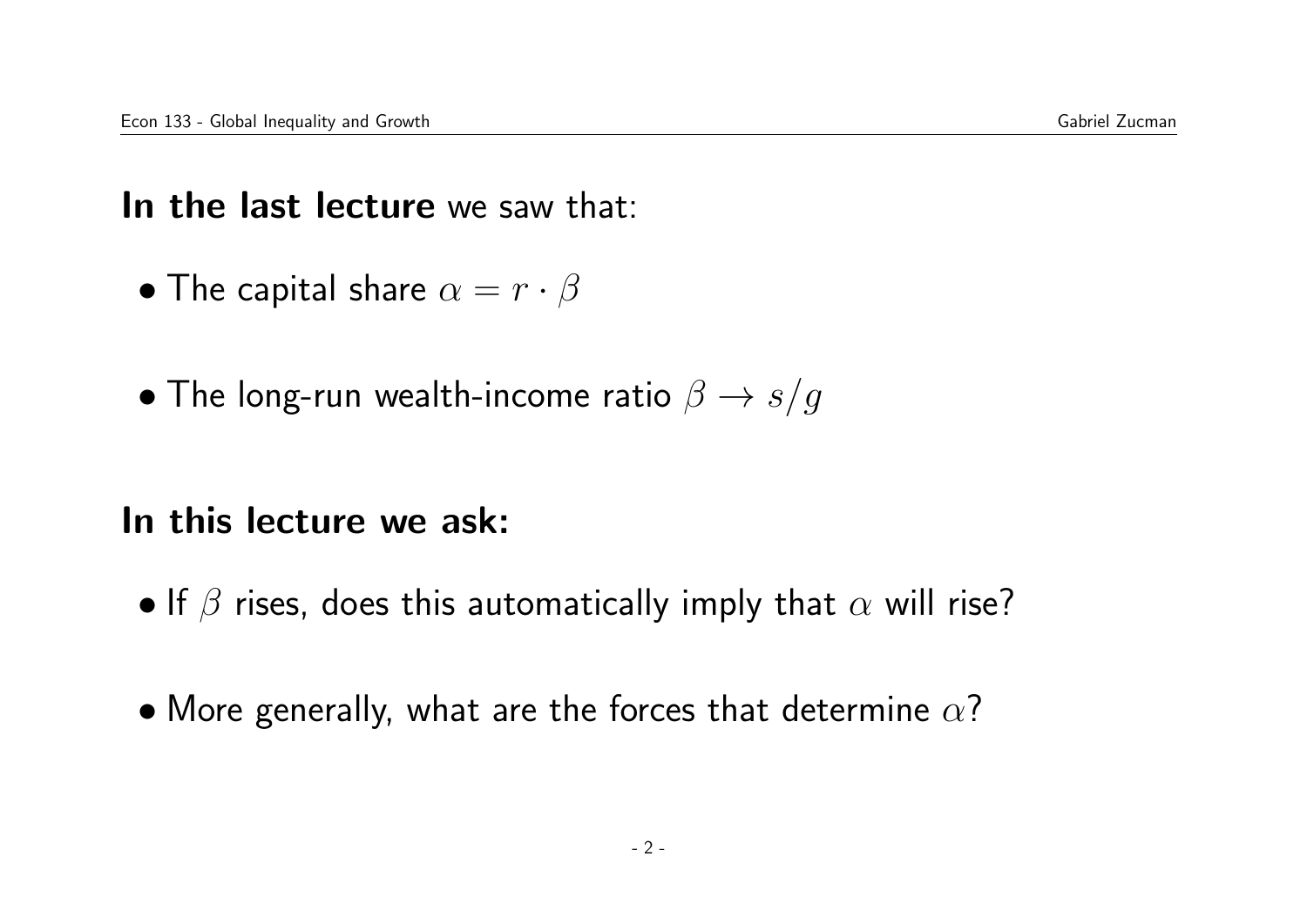## Roadmap

- 1. Factor shares in a Cobb-Douglas world
- 2. Factor shares with CES production
- 3. The role of institutions and bargaining power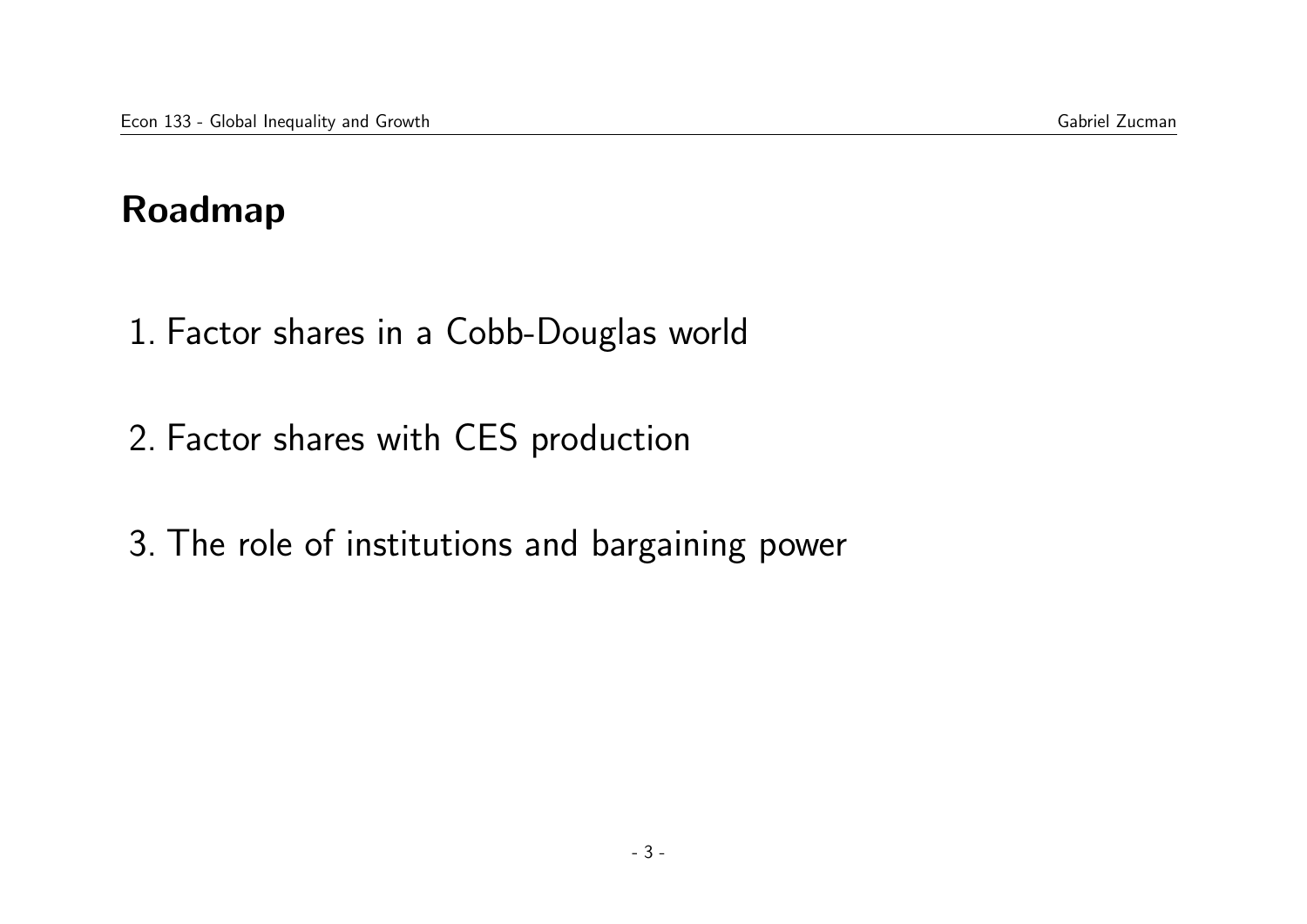## 1 Factor shares in a Cobb-Douglas world

## 1.1 Definition of factor shares

- $\bullet$  Capital income  $=$  all income flows going to capital owners (independently of any labor input)
- $\bullet$  Labor income  $=$  all income flows going to labor earners (independently of any K input)
- Caveat: In practice, frontier between capital and labor can be hard to draw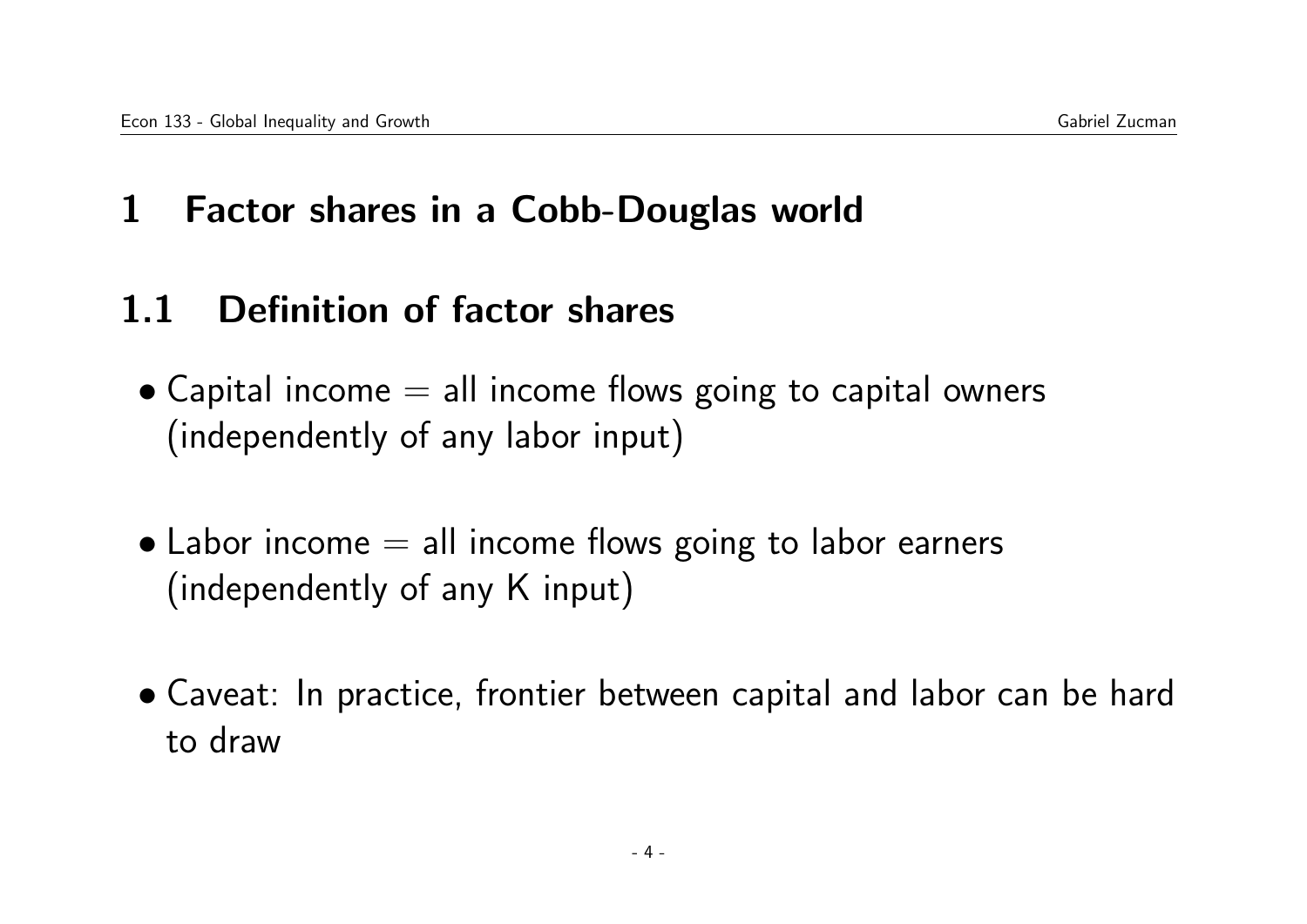## 1.2 The Cobb-Douglas production function

- $\bullet$  Cobb-Douglas production function:  $Y=F(K,L)=K^{\alpha}L^{1-\alpha}$
- With perfect competition, wage rate  $v =$  marginal product of labor, rate of return  $r =$  marginal product of capital:

$$
r = F_K = \alpha K^{\alpha-1} L^{1-\alpha} \quad \text{and} \quad v = F_L = (1-\alpha) K^{\alpha} L^{-\alpha}
$$

- So capital income  $Y_K = rK = \alpha Y$  and labor income  $Y_L = vL = (1 - \alpha)Y$
- Capital and labor shares are entirely set by technology and do not depend on quantities of capital and labor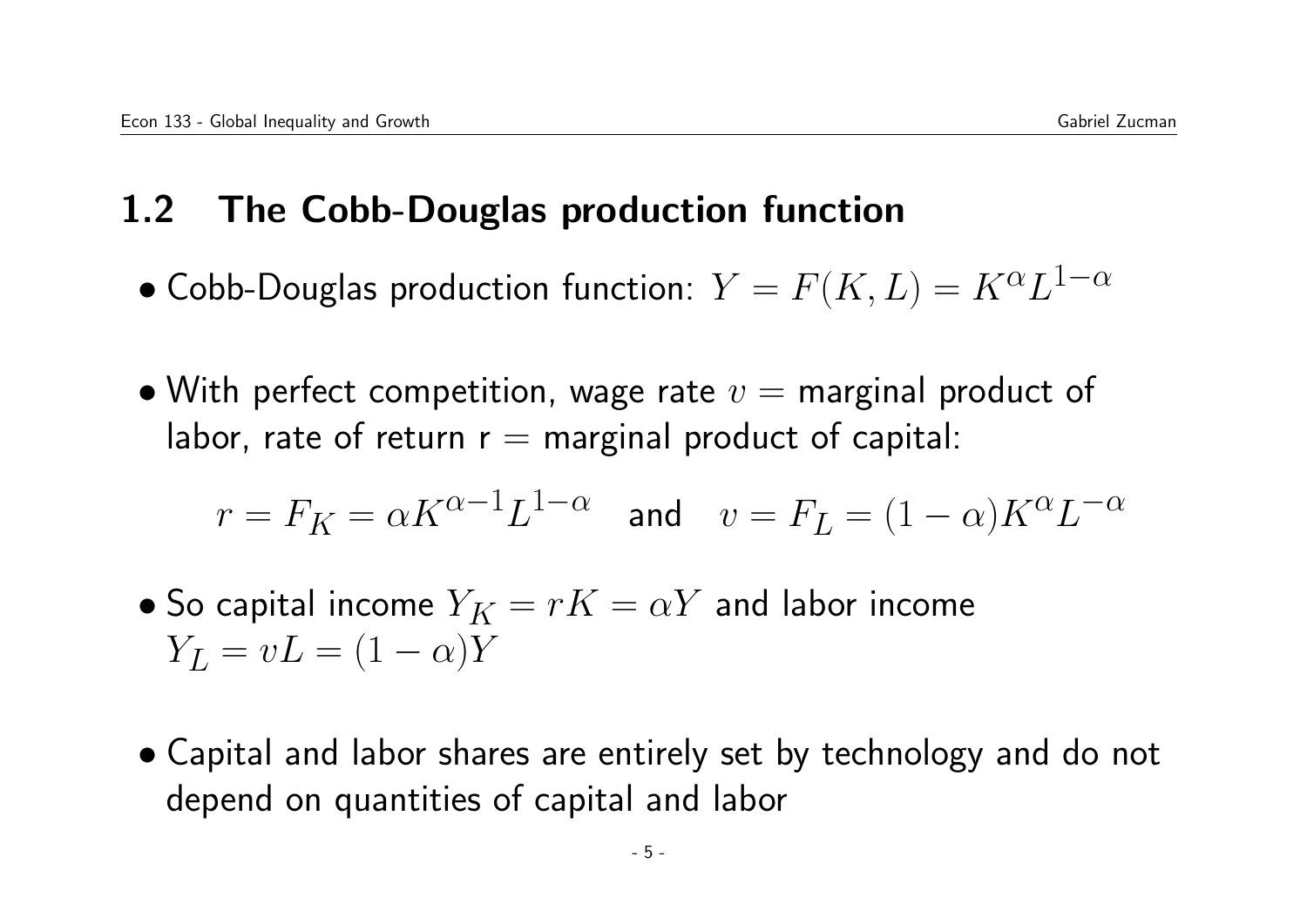## 1.3 The limits of Cobb-Douglas

- Cobb-Douglas production very popular for a long time
- Writing in the 1920s, Keynes saw stable factor shares; became one of Kaldor's (1957) six stylized facts.

Two problems:

- Recent data show increase in capital share at global level. Reference on this: Karabarbounis and Neiman (2014)
- Evidence that  $\alpha$  was higher in the 19th century than today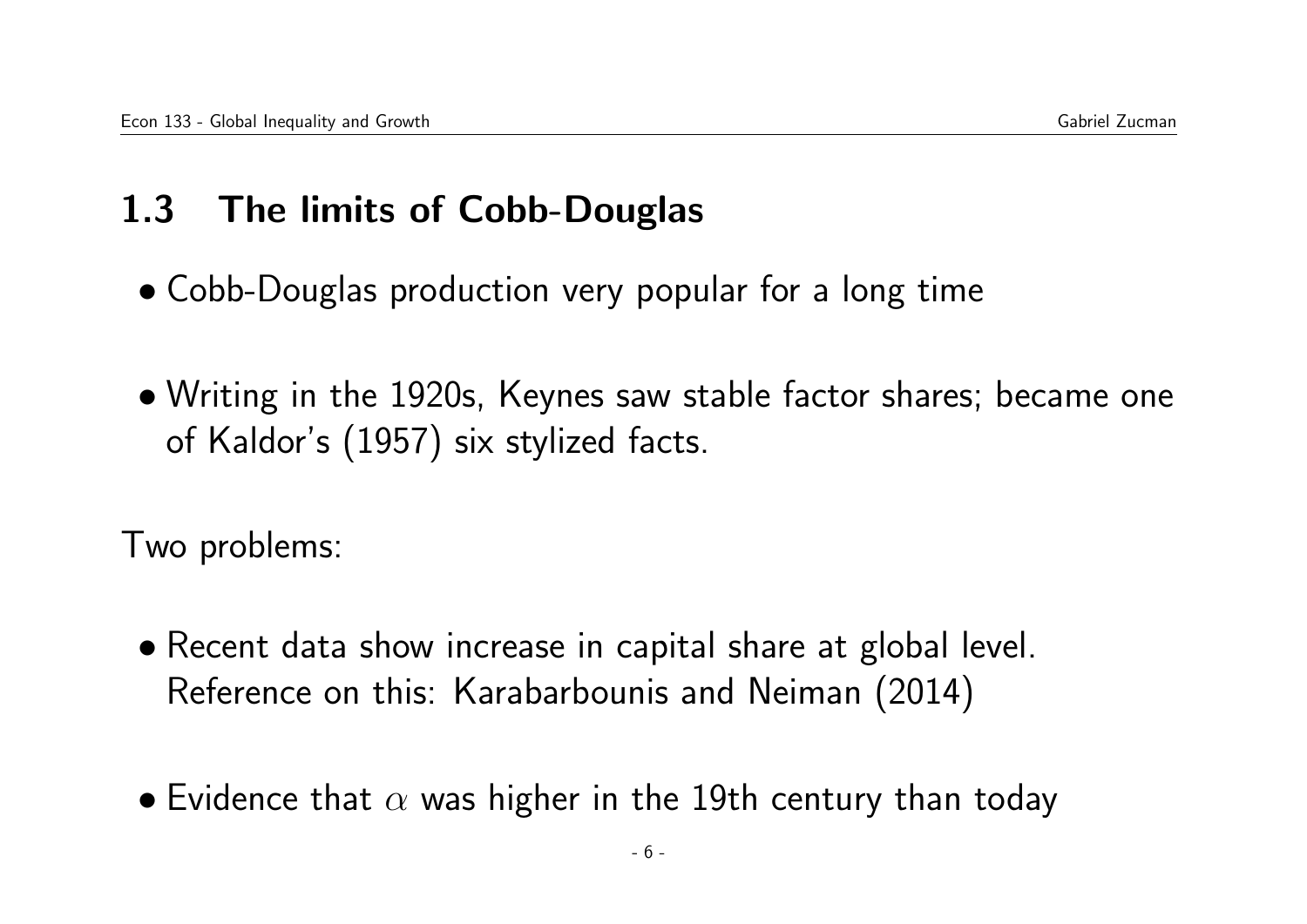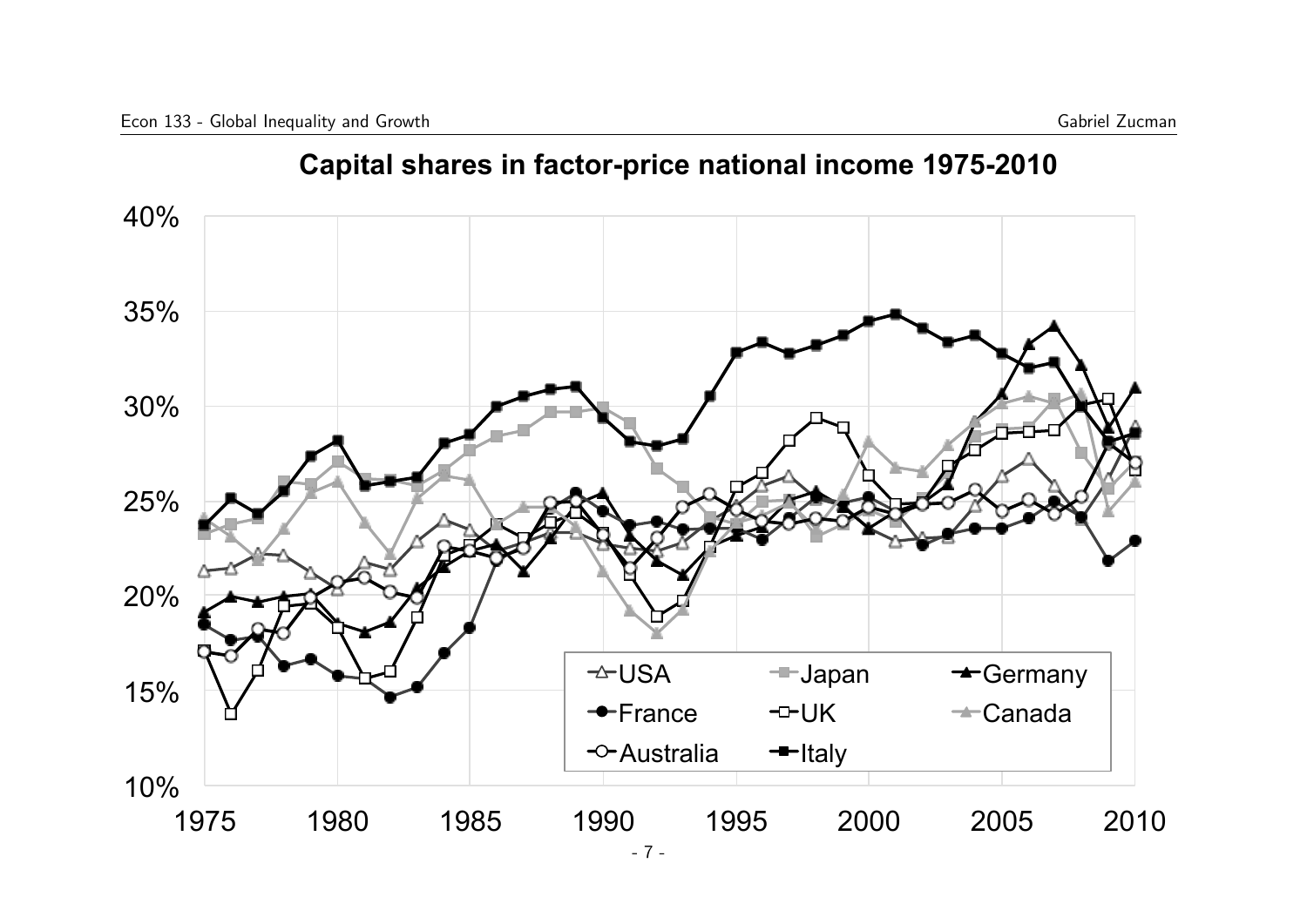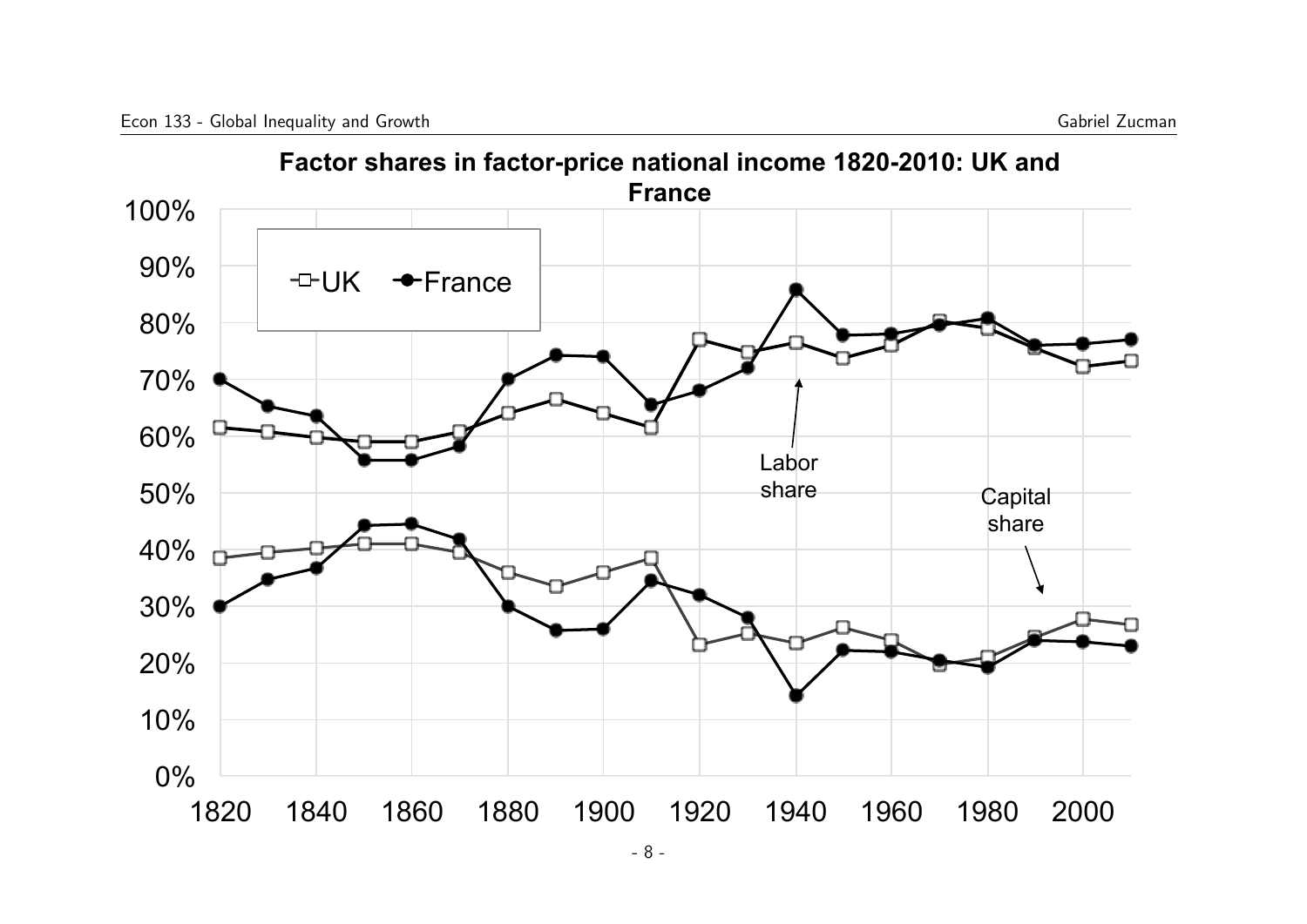## 2 Factor shares with CES production

### 2.1 The elasticity of substitution

• The elasticity of substitution  $\sigma$  captures the response of the capital-labor ratio  $K/L$  to a change in relative factor prices  $v/r$ :

$$
\sigma = -\frac{\mathsf{dlog}(K/L)}{\mathsf{dlog}(F_K/F_L)} = \frac{\mathsf{dlog}(K/L)}{\mathsf{dlog}(v/r)}
$$

• In the Cobb-Douglas case,  $\sigma$  is exactly equal to 1.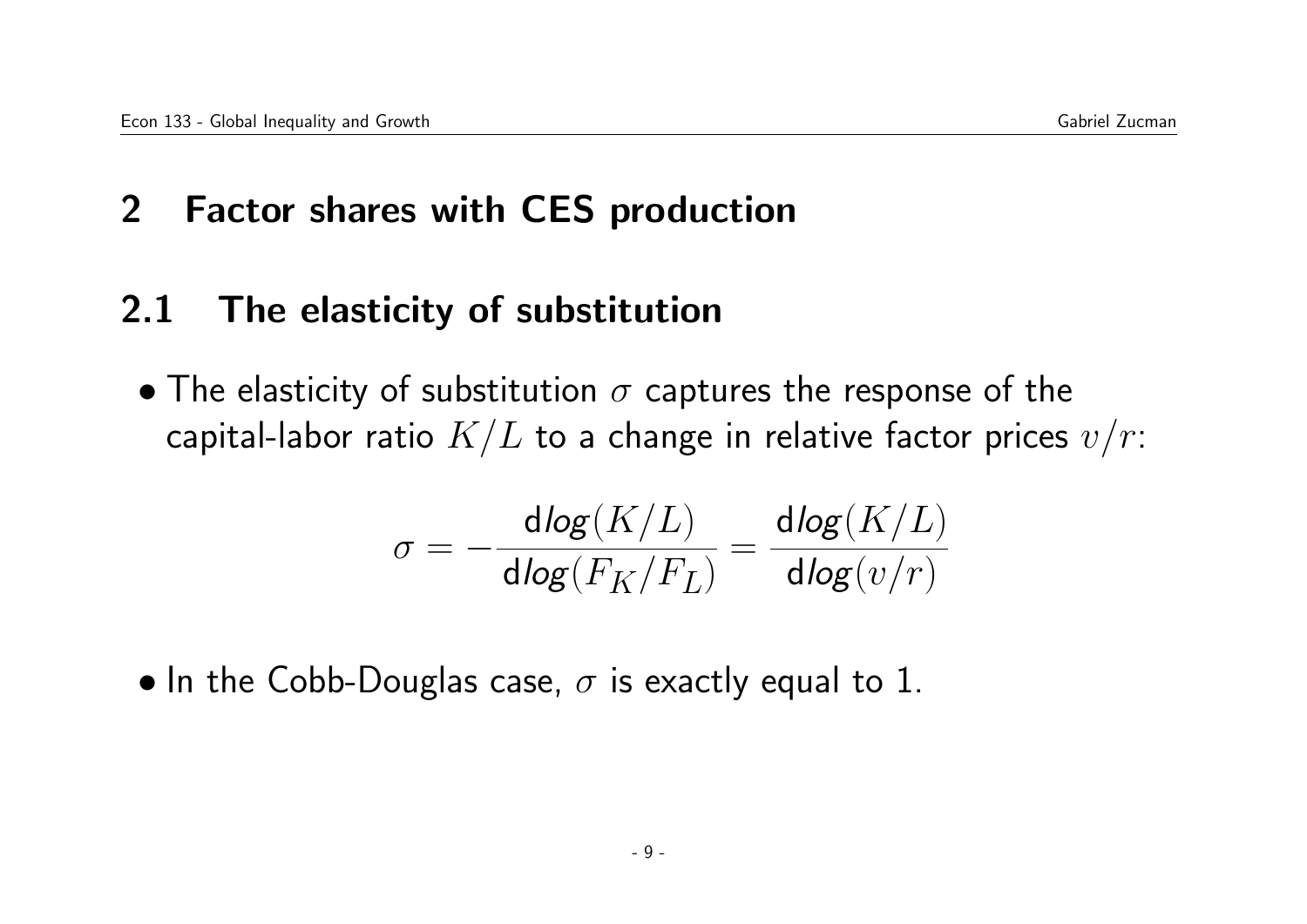- Ex: if wages rises by 1% relative to r, then firms use 1% less labor relative to K, so that labor share in output remains constant
- However, there is no reason why  $\sigma$  should be equal to 1 (Keynes: "a bit of miracle")

## 2.2 The CES production function

- In the CES production function, the elasticity of substitution can take any value
- With CES production, factor shares are not necessarily constant  $\rightarrow$ useful to think about real world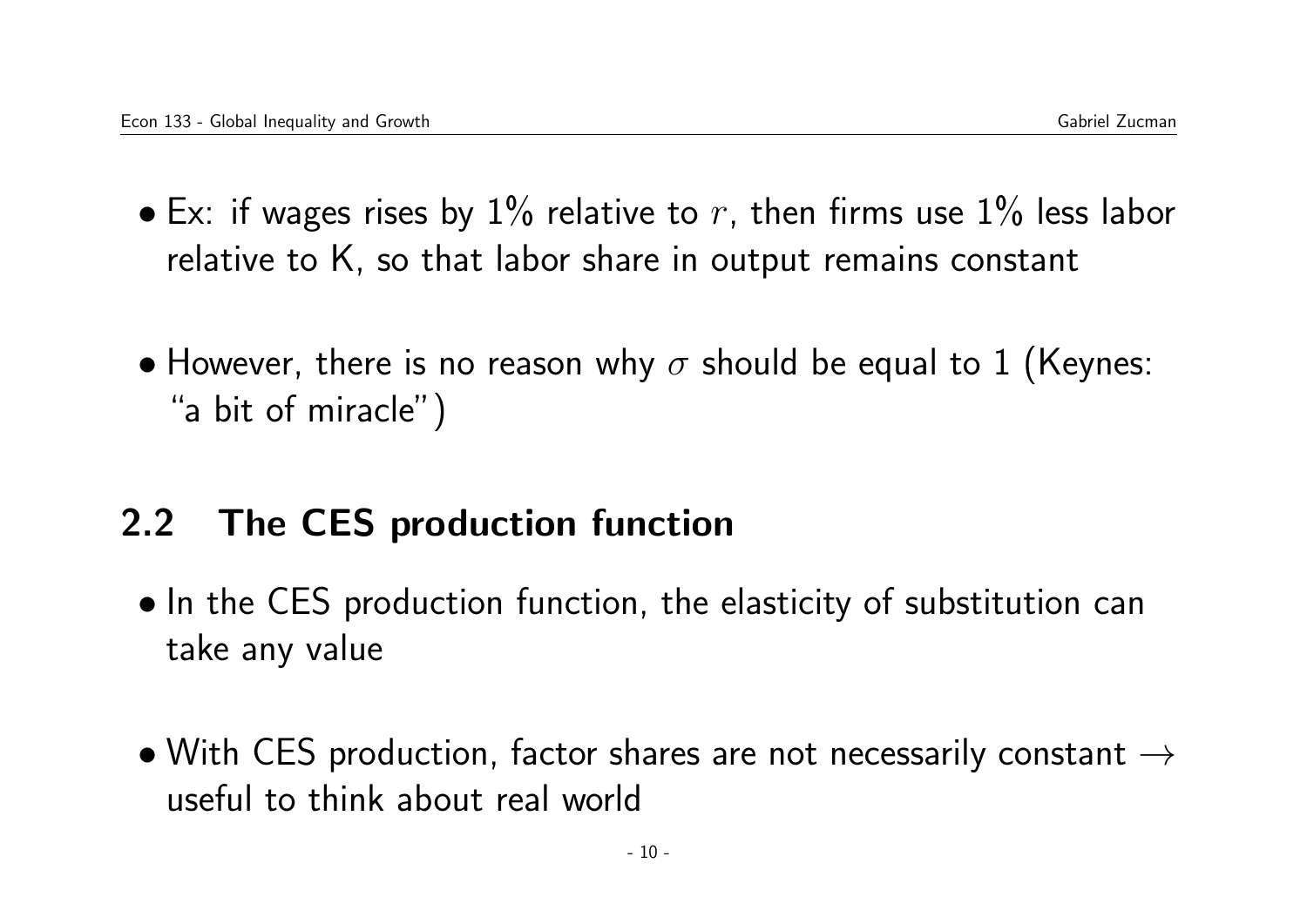• A CES production function is given by:

$$
F(K,L)=(a\cdot K^{\frac{\sigma-1}{\sigma}}+(1-a)\cdot L^{\frac{\sigma-1}{\sigma}})^{\frac{\sigma}{\sigma-1}}
$$

#### $\bullet \sigma = \text{constant elasticity of substitution}$

- As  $\sigma \to \infty$ , the production function becomes linear:  $Y = rK + vL$ . Robot economy
- As  $\sigma \rightarrow 0$ , the production function becomes putty-clay, i.e.  $F(K, L) = min(rK, vL)$ : no substitution possibility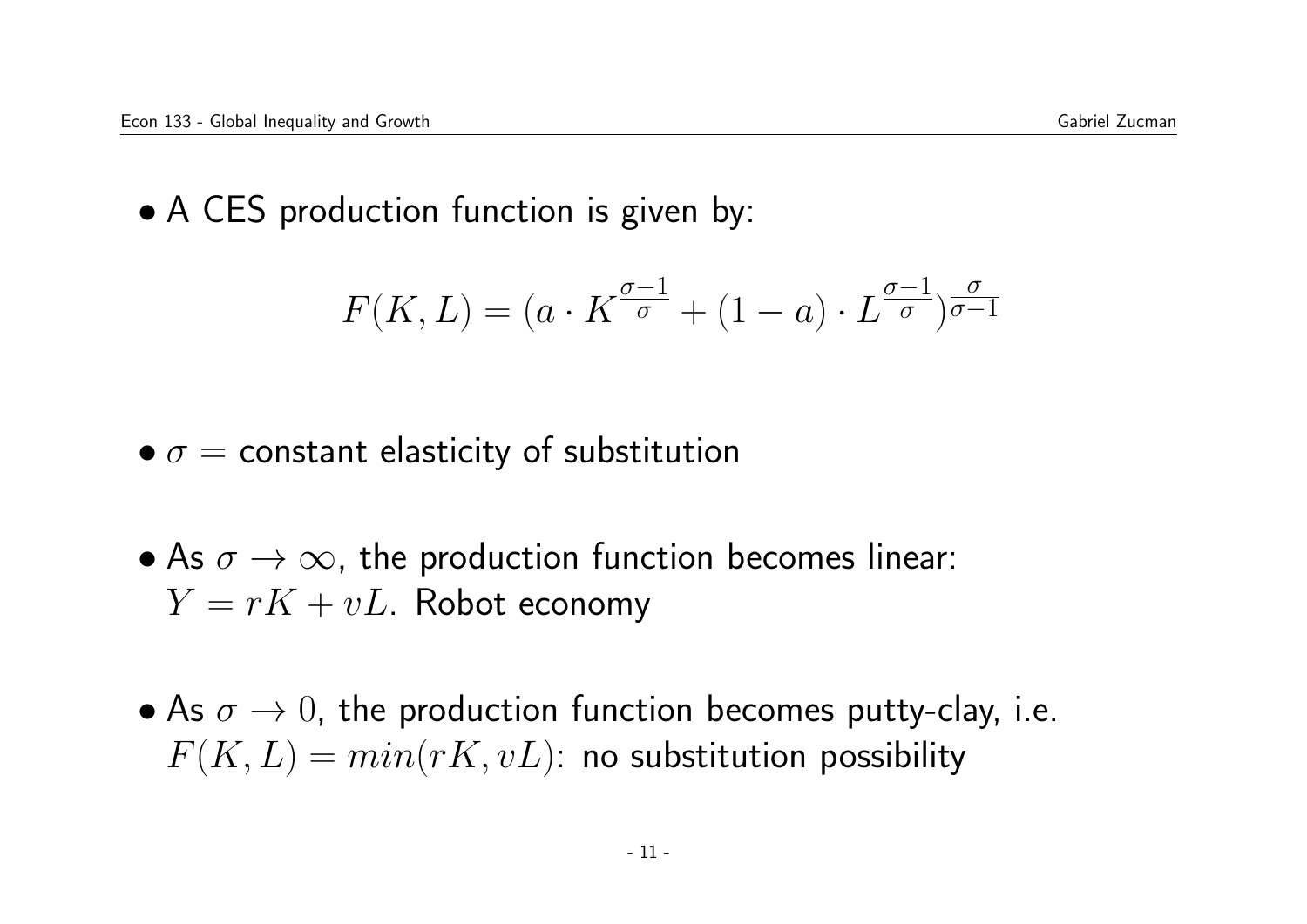## 2.3 Factor shares in a CES world

- The CES function helps think about the rise of the capital share
- Theorem:  $\alpha$  is a rising function of  $\beta$  iff  $\sigma > 1$
- Remember the accounting identity:  $\alpha = r \cdot \beta$
- $\bullet$   $\sigma$  links the capital/income ratio  $\beta$  and the capital share  $\alpha$ : it determines how much the rate of return r falls when  $\beta$  rises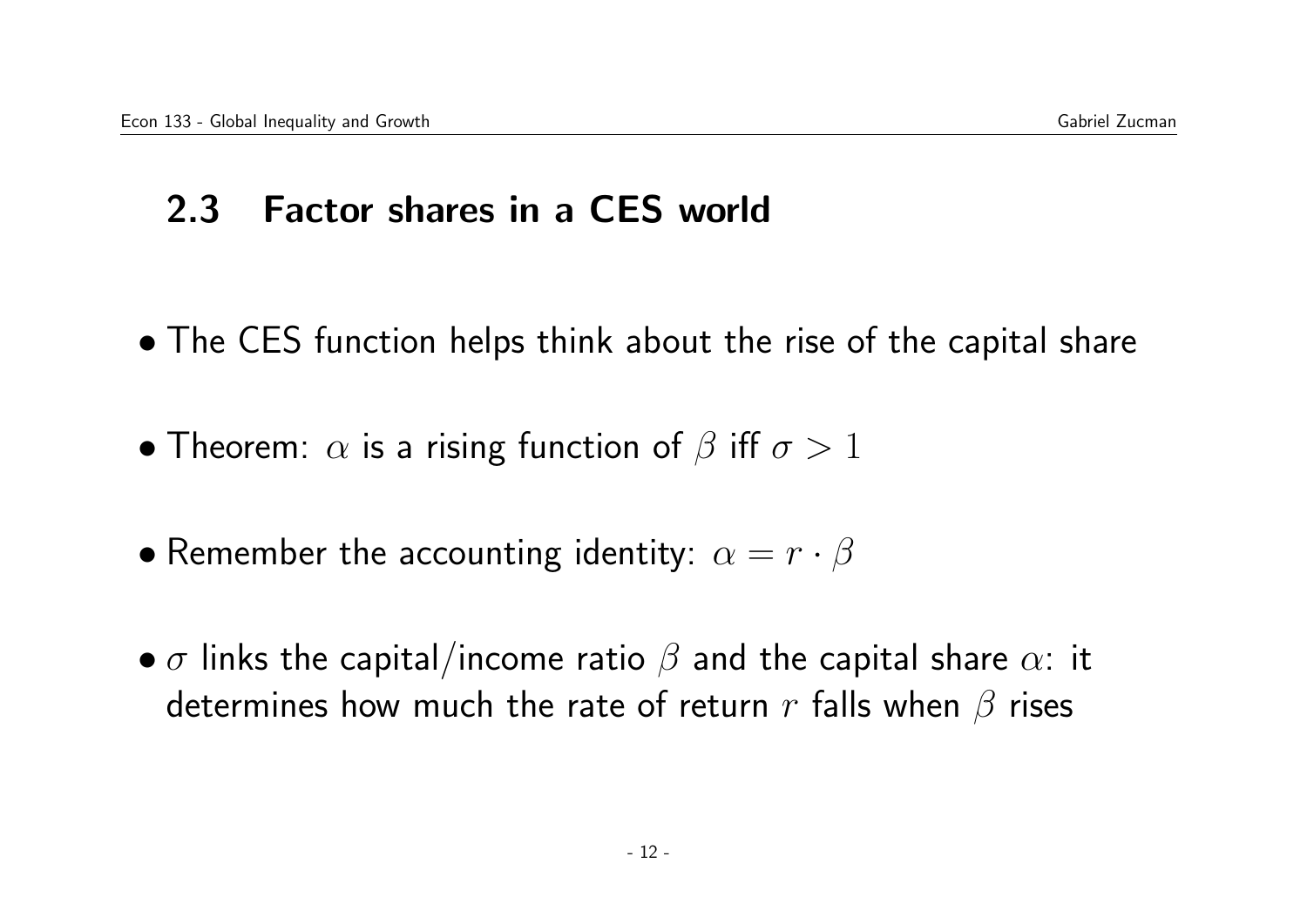## 100% 200% 300% 400% 500% 600% 700% 800% 1970 1975 1980 1985 1990 1995 2000 2005 2010  $\rightarrow$  USA  $\rightarrow$  Japan Germany <sup>-</sup>France  $-\rightarrow$  UK  $-\rightarrow$  Italy  $\leftarrow$ Canada  $\leftarrow$ Australia

#### **Private wealth / national income ratios 1970-2010**

Source: Piketty and Zucman (2014). Authors' computations using country national accounts. Private wealth = non-financial assets + financial assets - financial liabilities (household & non-profit sectors)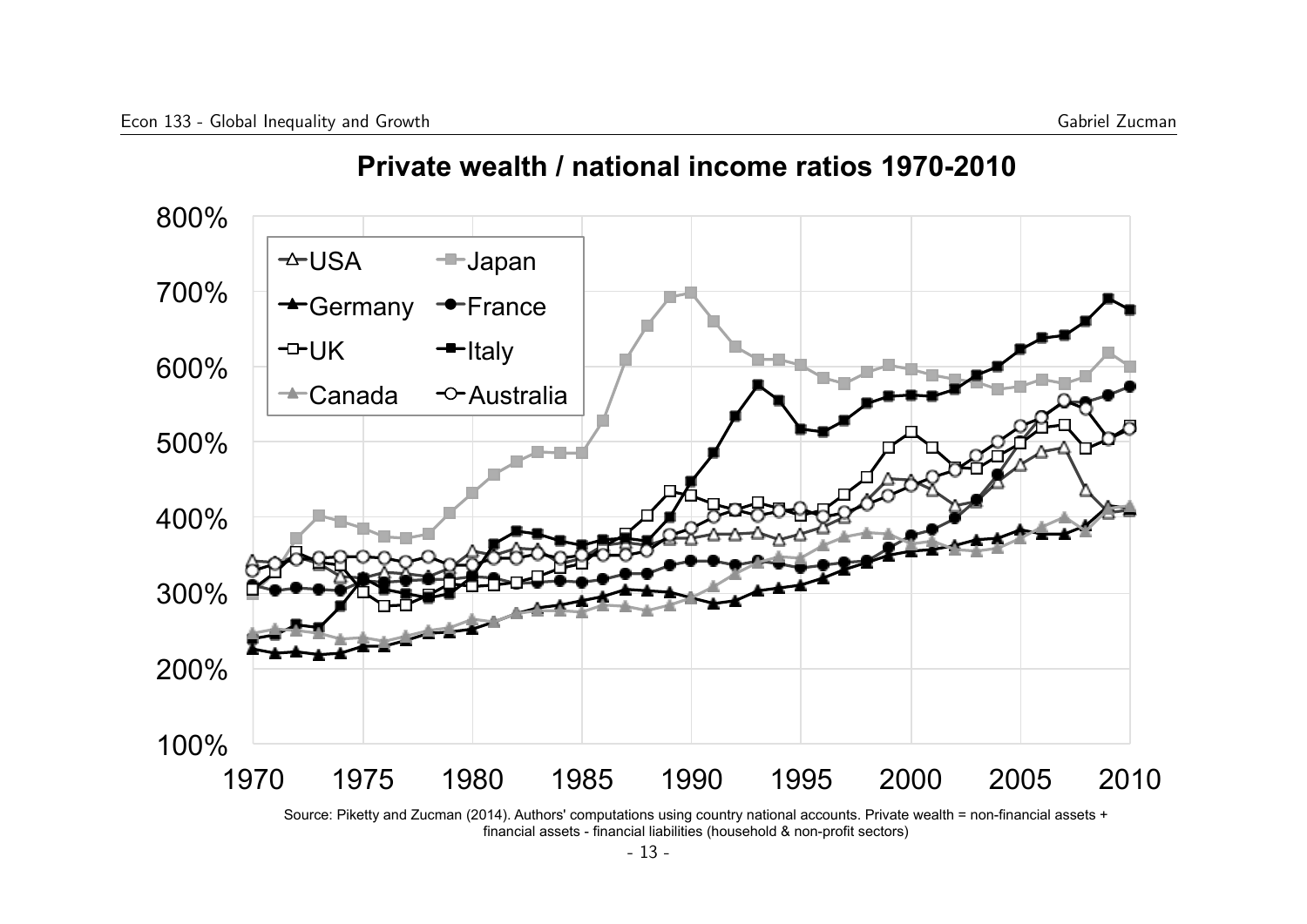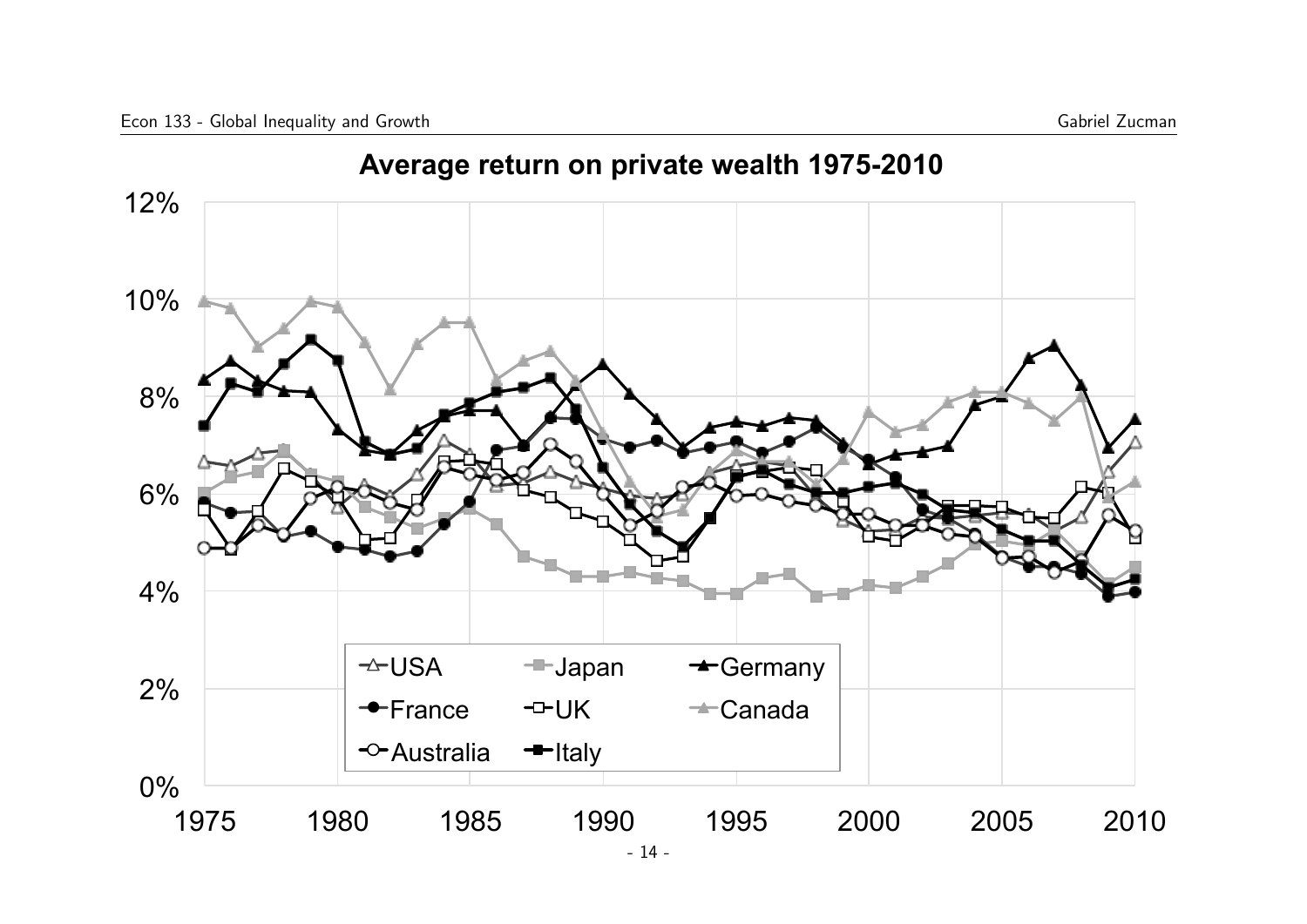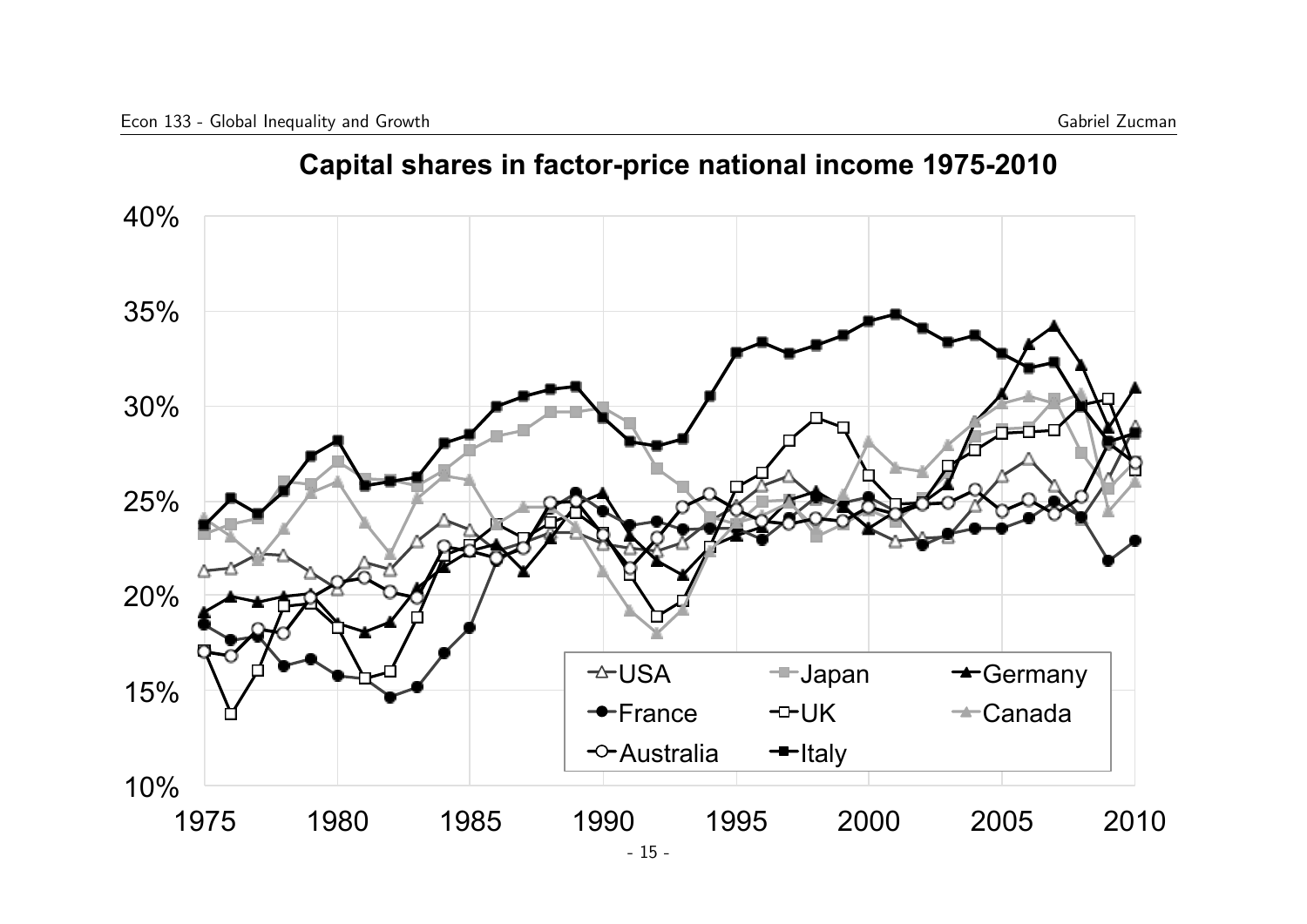- $\bullet$   $\sigma$  doesn't have to be much  $> 1$  to account for observed trends
- If  $\sigma = 1.5$ , capital share rises from  $\alpha = 28\%$  to  $\alpha = 36\%$  when  $\beta$ rises from 250% to 500%
- In case  $\beta$  reaches 800%,  $\alpha$  would reach 42%
- In case  $\sigma = 1.8$ ,  $\alpha$  would be as large as 53%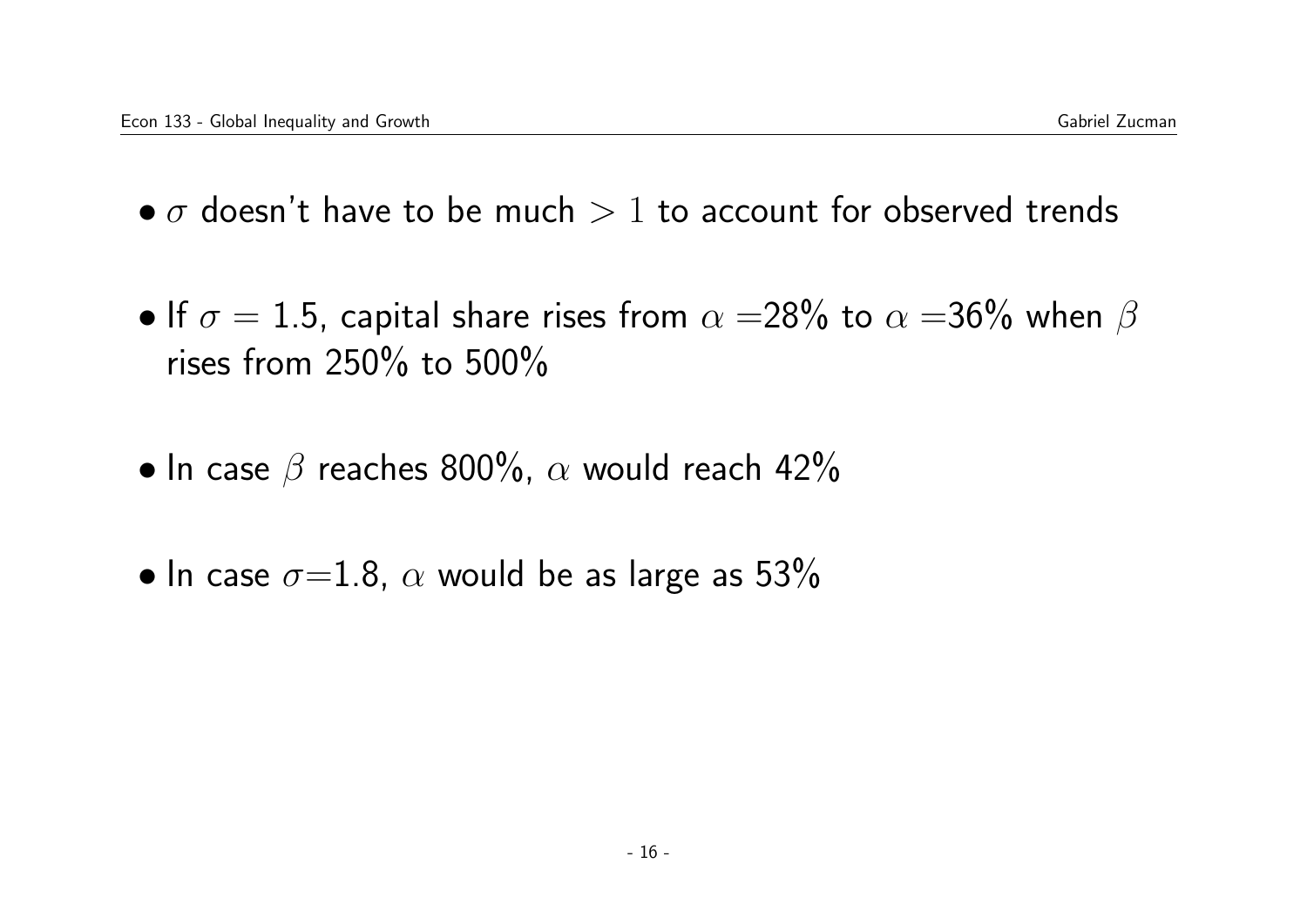### 2.4 What do we know about  $\sigma$ ?

- Micro literature usually finds  $\sigma < 1$
- A recent macro literature finds  $\sigma > 1$ . Example: Karabarbounis and Neiman (2014)
- Possible that  $\sigma$  has increased over time: change in the nature of wealth, globalization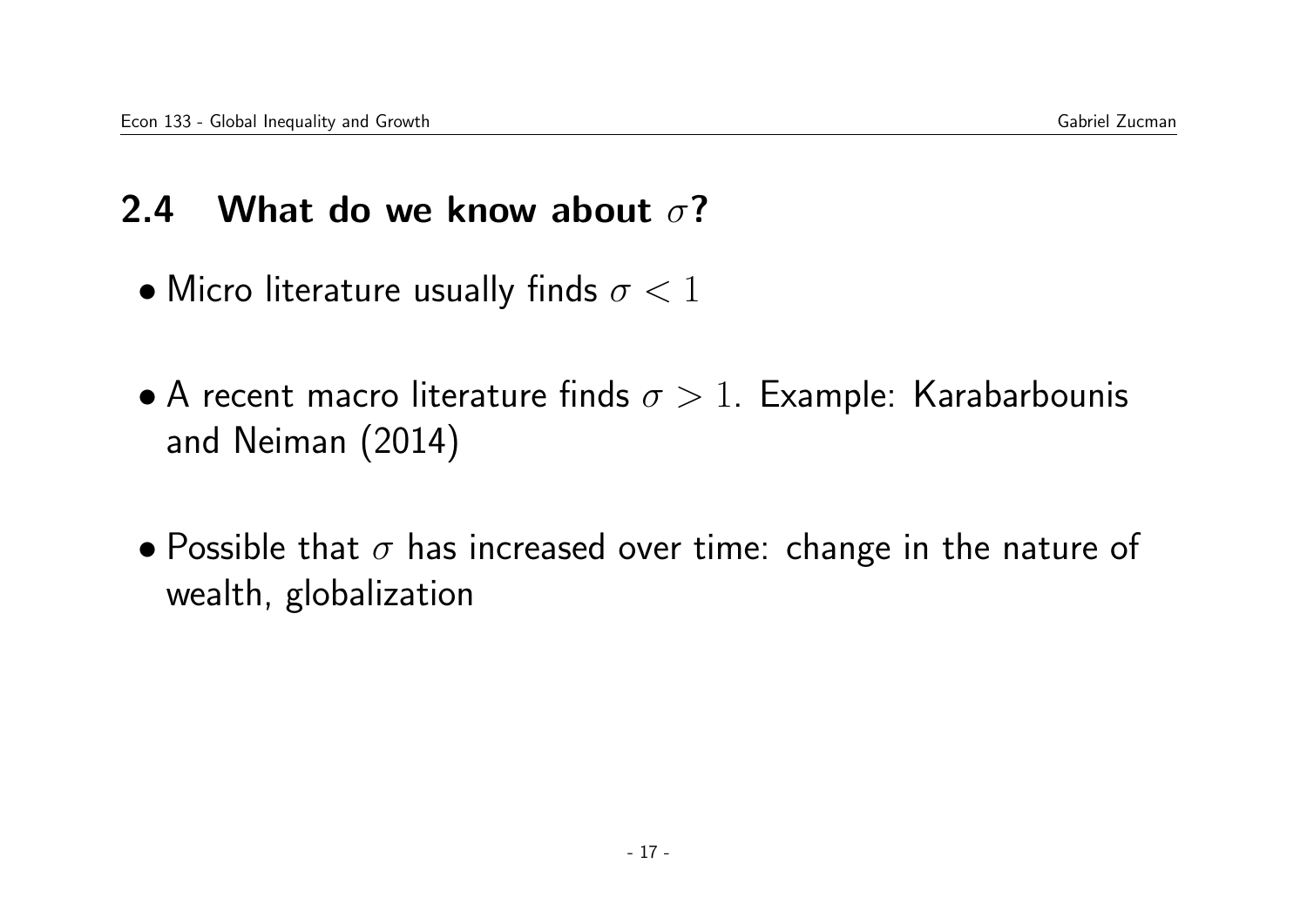If the elasticity of substitution between labor and capital is  $> 1$ :

 $A$  — The capital share of income tends to  $100\%$  in the long run

 $B$  — The capital share of income rises when the capital/income ratio rises

 $C$  — The capital share of income is constant

 $D$  — The capital share of income is entirely determined by technology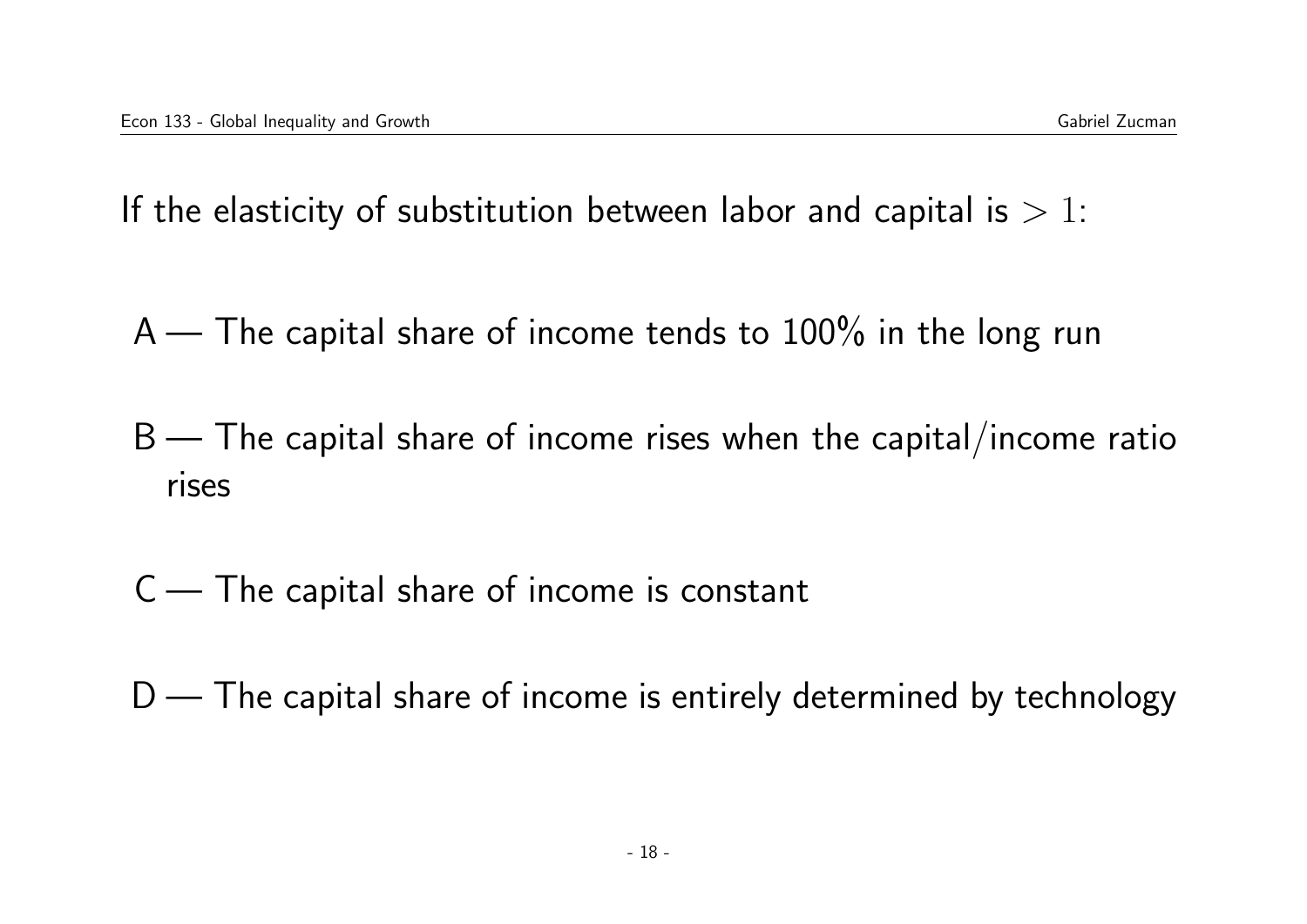## 3 Change in the market power of capital

- So far we assumed perfect competition: capital and labor are paid their marginal product
- What if capital is paid more (or used to be paid less) than its marginal product?
- Possible channels: decline of unions, globalization, rise of network industries (Facebook, Twitter), change of social norms
- Evidence of change in market power for capital: rise of Tobin's Q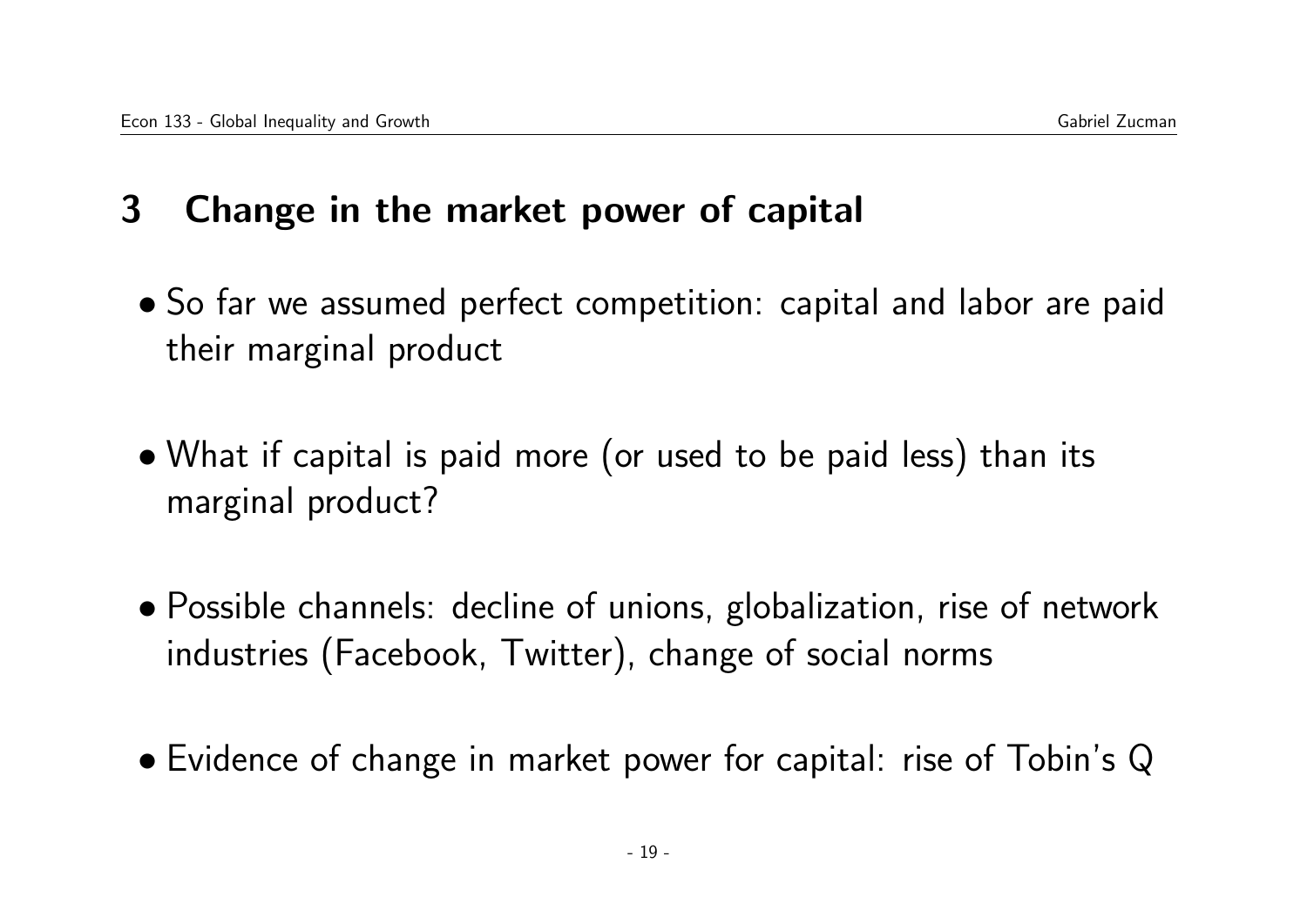

Tobin's Q (i.e. the ratio between market value and book value of corporations) has risen in rich countries since the 1970s-1980s. Sources and series: see piketty.pse.ens.fr/capital21c.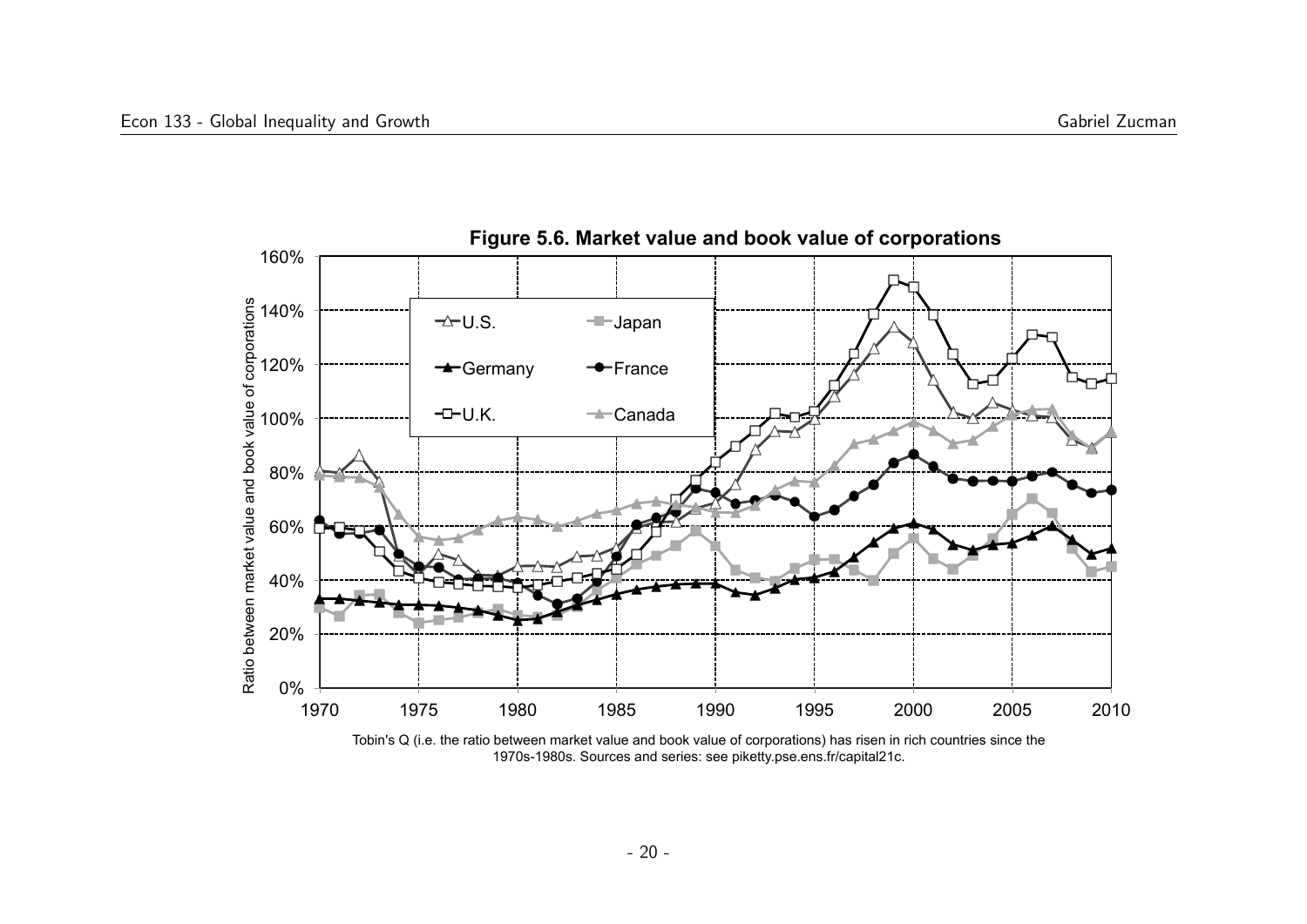## Summary

- Factor shares are not constant: the capital share  $\alpha$  is rising, the labor share  $1 - \alpha$  falling
- One explanation is that the rise of the capital share of income may be the consequence of the rise of the stock of capital (rising  $\beta$ ).
- If capital and labor are relatively substitutable  $(\sigma > 1)$ , a rise in the wealth-income ratio  $\beta$  will trigger a rise in the capital share  $\alpha$
- Another explanation is that market power for capital may be rising
- Because K income is v. unequally distributed (more than L income),  $\uparrow \alpha$  can have big consequences for interpersonal ineq.